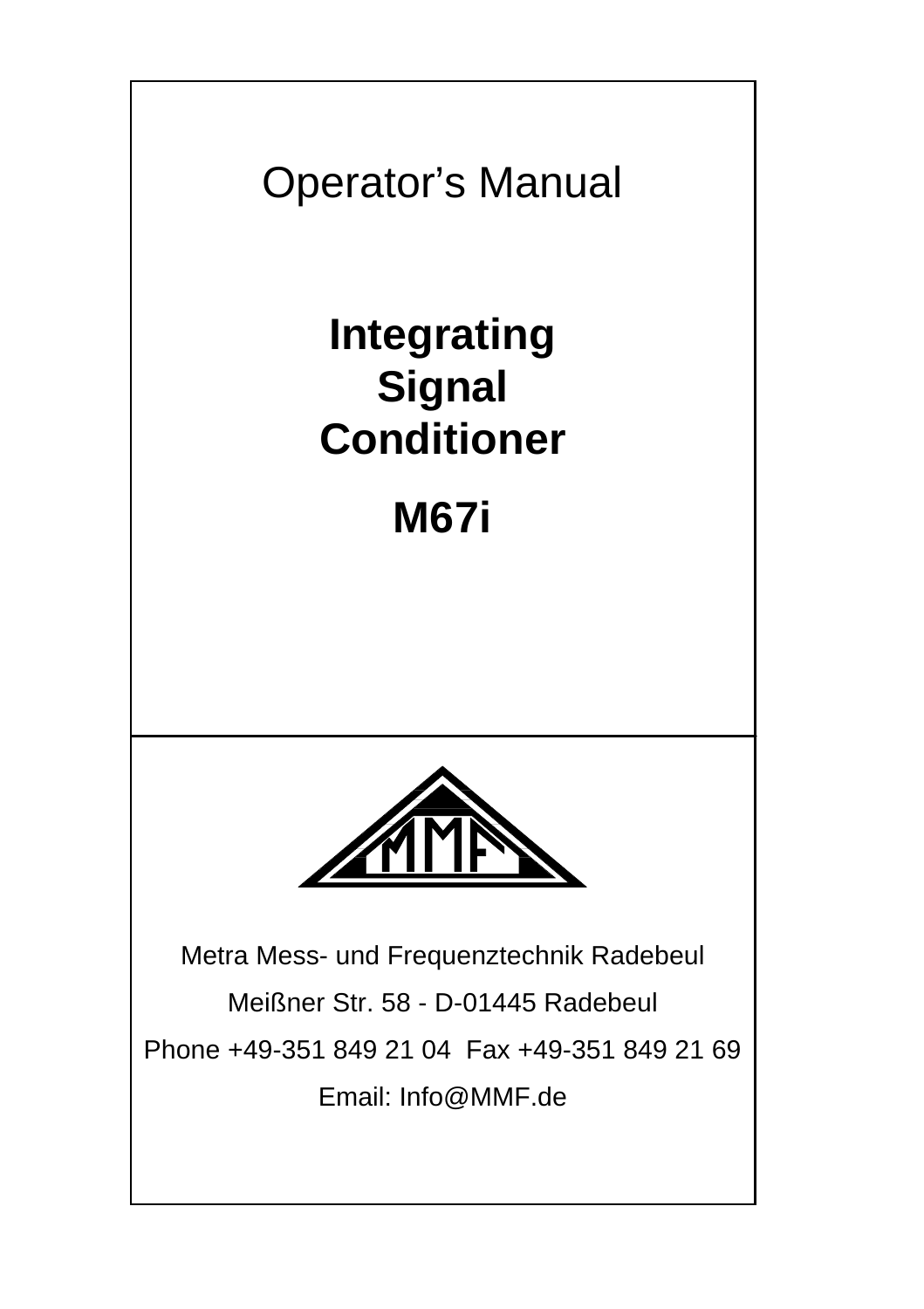

- 
- 
- 3 Range selector switch 13 Power on/off switch<br>4 ICP / voltage input 14 Battery indicator
- 
- 4 ICP / voltage input<br>5 Input selector switch
- 
- 
- 
- 8 Sensitivity range 18 Power supply jack<br>9 High pass selector switch 19 Battery compartment 9 High pass selector switch 19<br>10 Integrating output  $(v)$
- Integrating output  $(v)$
- 1 ICP supply LED 11 non-integrating output (a)<br>2 ICP switch 12 Power on LED
- 2 ICP switch 12 Power on LED<br>3 Range selector switch 13 Power on/off sy
	-
	-
	- Input selector switch 15 Overload LED for output a<br>
	16 Overload LED for output v<br>
	16 Overload LED for output v
- 6 Charge input 16 Overload LED for output v<br>7 Low pass selector switch 17 Sensitivity thumb wheel sw
- 7 Low pass selector switch 17 Sensitivity thumb wheel switch<br>8 Sensitivity range 18 Power supply jack
	-
	-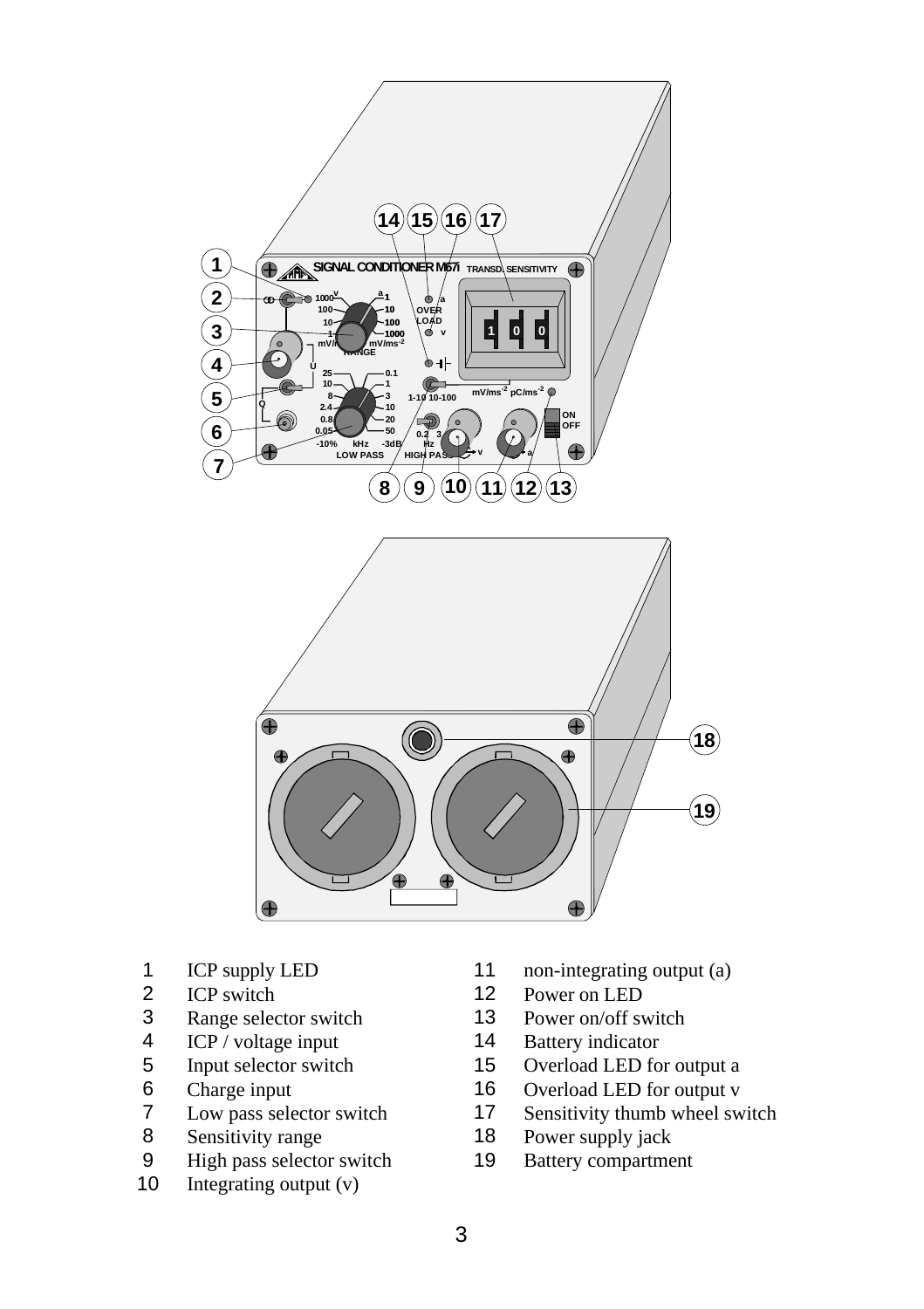# **Contents**

| 1. Application    |                              | 5  |
|-------------------|------------------------------|----|
| 2. Function       |                              | 6  |
| 3. Operation      |                              | 7  |
| 4. Technical Data |                              | 14 |
|                   | Appendix: Warranty Statement |    |
|                   | Declaration of CE Conformity |    |

"ICP" is a registered trade mark of PCB Piezotronics Inc.

Mar. 02 #150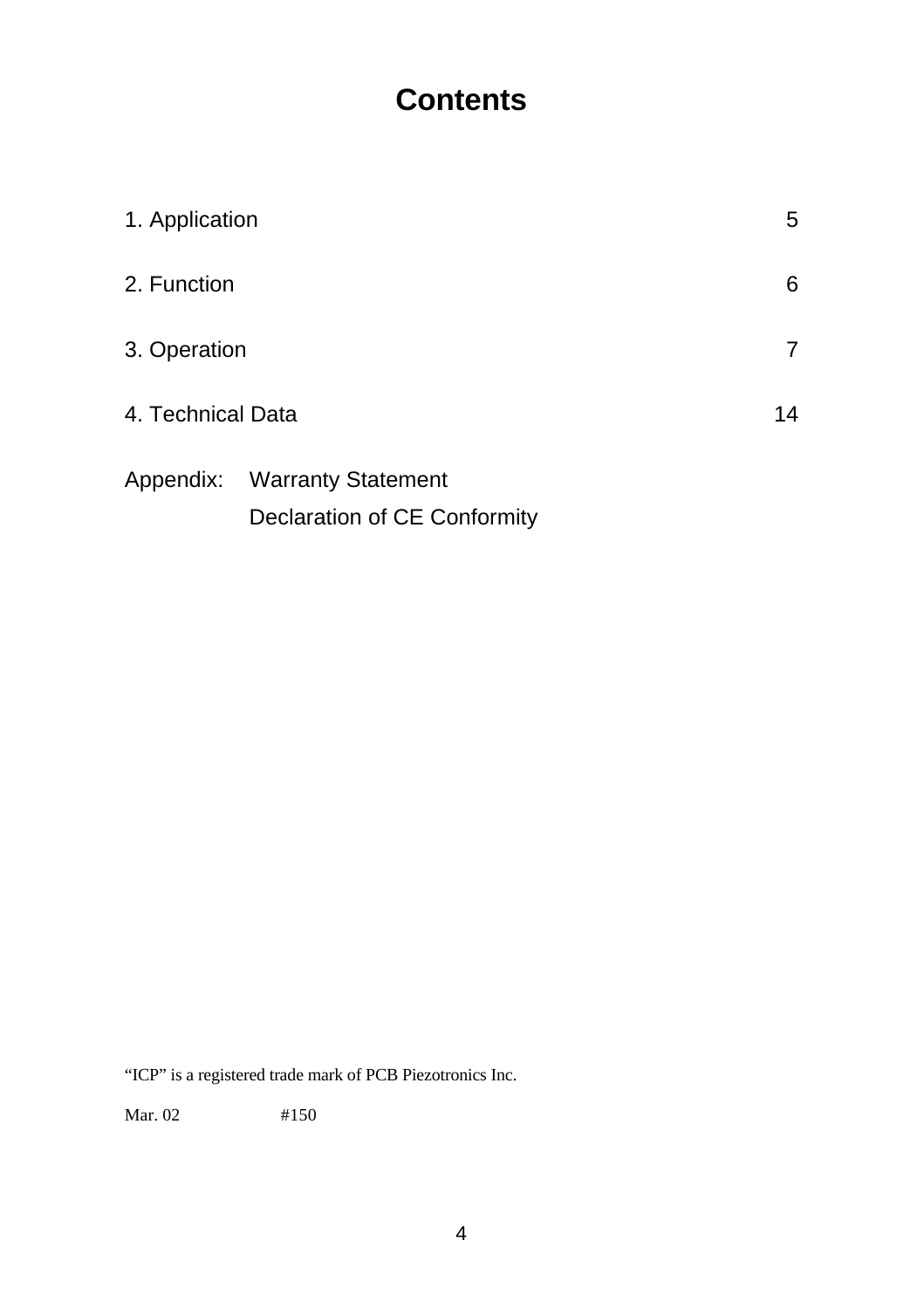# **1. Application**

The Integrating Signal Conditioner M67i has been developed especially for signal conditioning at dynamic measurements of acceleration, force or pressure by means of piezoelectric transducers. The outputs are intended for connection of indicating or recording instruments, diagnostic equipment or data acquisition systems.

Typical applications are vibration measurements on machinery, measurements at mechanical structures in laboratories or low frequency vibration measurements at buildings or in seismology.

You can connect use piezoelectric transducers with charge output as well as transducers with integrated impedance converter (ICP® -transducers). Besides the amplification of the signal the M67i provides a low pass filter with 6 switchable frequencies. Therefore, in general, an additional anti-aliasing filter for digital processing is not necessary. Furthermore the M67i has two lower limiting frequencies.

The instrument has two outputs: One with the linear, nonintegrated signal and the second with the integrated signal. By means of these two outputs you can, for instance, determine acceleration and velocity of a measured vibration signal simultaneously.

The M67i can be operated either by internal batteries or by an external power supply. So it can be used it in the field as well as in the laboratory.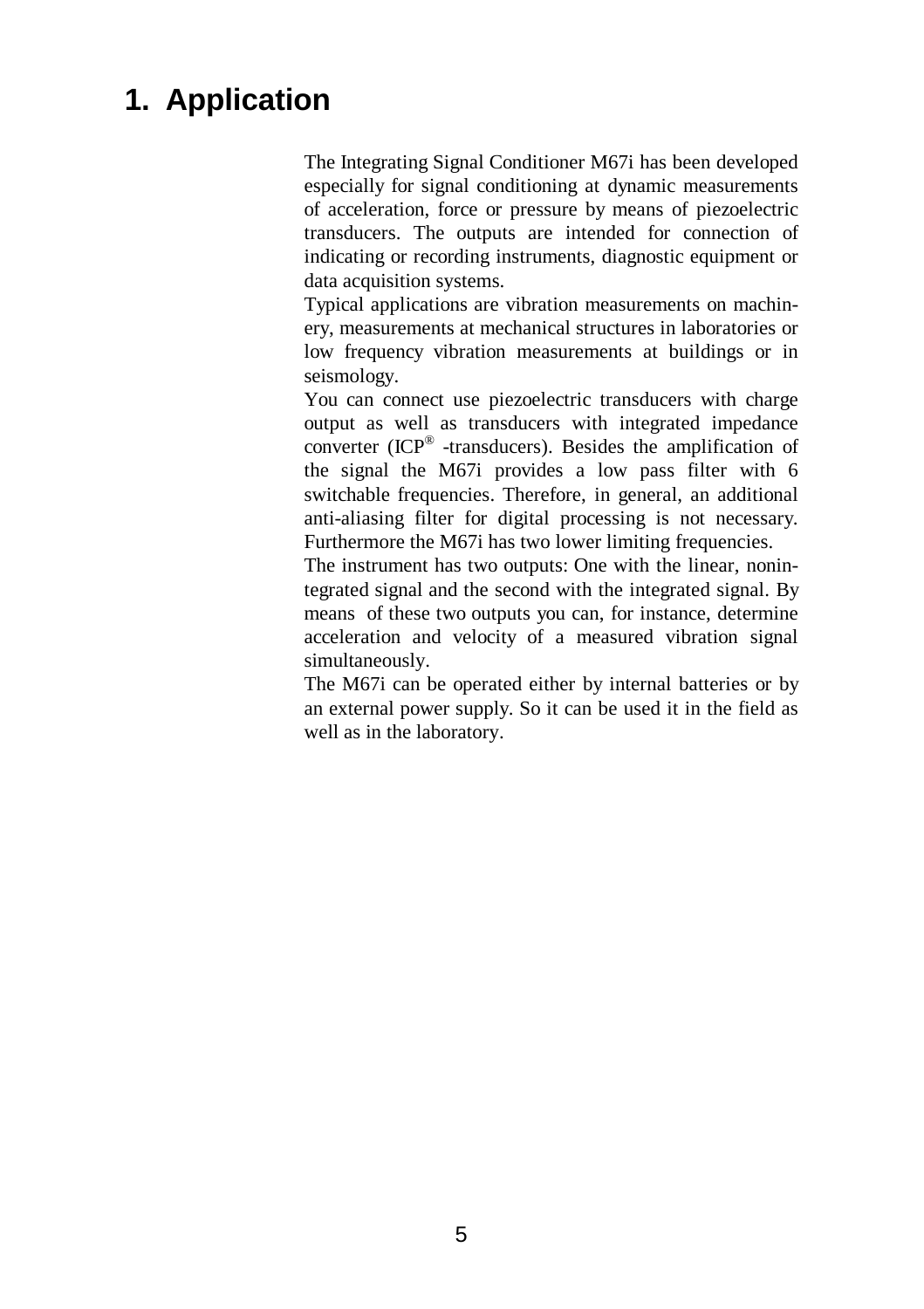# **2. Function**



In the left part you see the two input stages. The charge input (Q) can be used for connection of capacitive sources, especially piezoelectric transducers with charge signal. The voltage input (U) in principle allows the connection of all kinds of voltage signals. Its typical application, however, is the connection of piezoelectric transducers with integrated impedance converter. This impedance converter is supplied by a constant current, which is fed through the measuring cable. For this purpose the voltage input has a constant current source, which can be switched on or off. This kind of sensor supply is called ICP®.

The gain range can be selected in four decade steps. The fine setting of the gain is carried out by a three digit thumb wheel switch.

The M67i has a four-pole low pass filter. By means of a rotary switch you have the choice of 5 lowpass frequencies. If necessary, the low pass can be switched off when the full bandwidth of the amplifier is needed.

The instrument has a non-integrating output "a" (measurement of acceleration) and an integrating output "a" (measurement of velocity). Both outputs can be used simultaneously. Each of the outputs has its own overload indicator. In addition the instrument features a high pass filter. For the non-integrating output this high pass filter can be switched off.

The M67i can be operated by internal batteries or an external power supply, for instance by the included mains plug adapter or a car battery.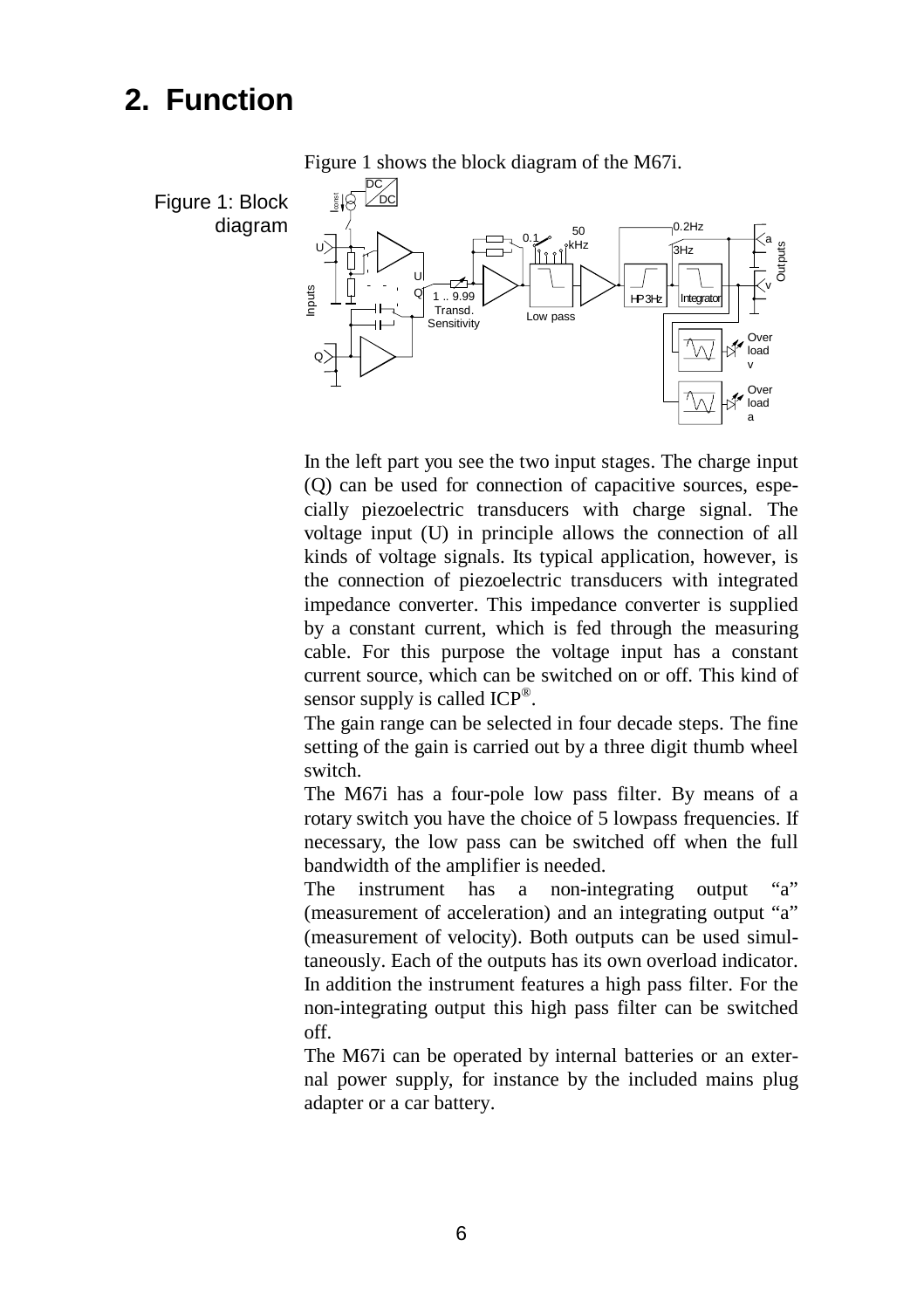# **3. Operation**

**Power** The M67i is powered by two batteries Type R20, which have

**Supply** to be inserted into a battery compartment. The two battery compartments are located at the rear of the instrument case. The covers are opened with a coin by turning them left up to the stop. Inserting the batteries, they have to be oriented with the minus pole (flat side) towards the compartment. For a long battery life it is recommended to use alkaline batteries. Rechargeable Nickel-Cadmium (NC) or nickel-metal-hydride (NMH) batteries may also be employed. If the LED for battery control starts glowing, the operating voltage is too low and the batteries should be changed as soon as possible. The battery control starts glowing at 2.1 V. Down to 2 V the instrument works properly.

> The instrument may also be powered through the power supply socket at the rear of the case. The socket complies with DIN 45323. The plus pole is connected to the tip. The instrument is protected against faulty polarization.

> As external power supply you may use, for instance, the included mains plug adapter, a car battery or the supply voltage of a PC data acquisition board. The voltage may vary within the range of 8 V ... 18 V. The maximum current consumption amounts to 250 mA at 8 V.

**Hints for Battery Operation** The current consumption reaches its maximum at the lowest supply voltage, with switched on constant current source and overload of the amplifier (overload LED glows). In the interest of a long battery life it is recommended to switch on the constant current source only if required and to avoid an overload of the amplifier. If you switch on the instrument in overload condition with nearly discharged batteries it may happen that the battery voltage does not reach the minimum voltage. In this case the instrument does not work correctly. Therefore, the M67i should be switched on always with its lowest gain (position  $1 \text{ mV/ms}^{-2}$ ).

Switching on the instrument at battery operation, sometimes the LED for battery control glows red for some seconds. The reason for this event is the higher current consumption at overload, which depends from the transient response of the amplifier circuit.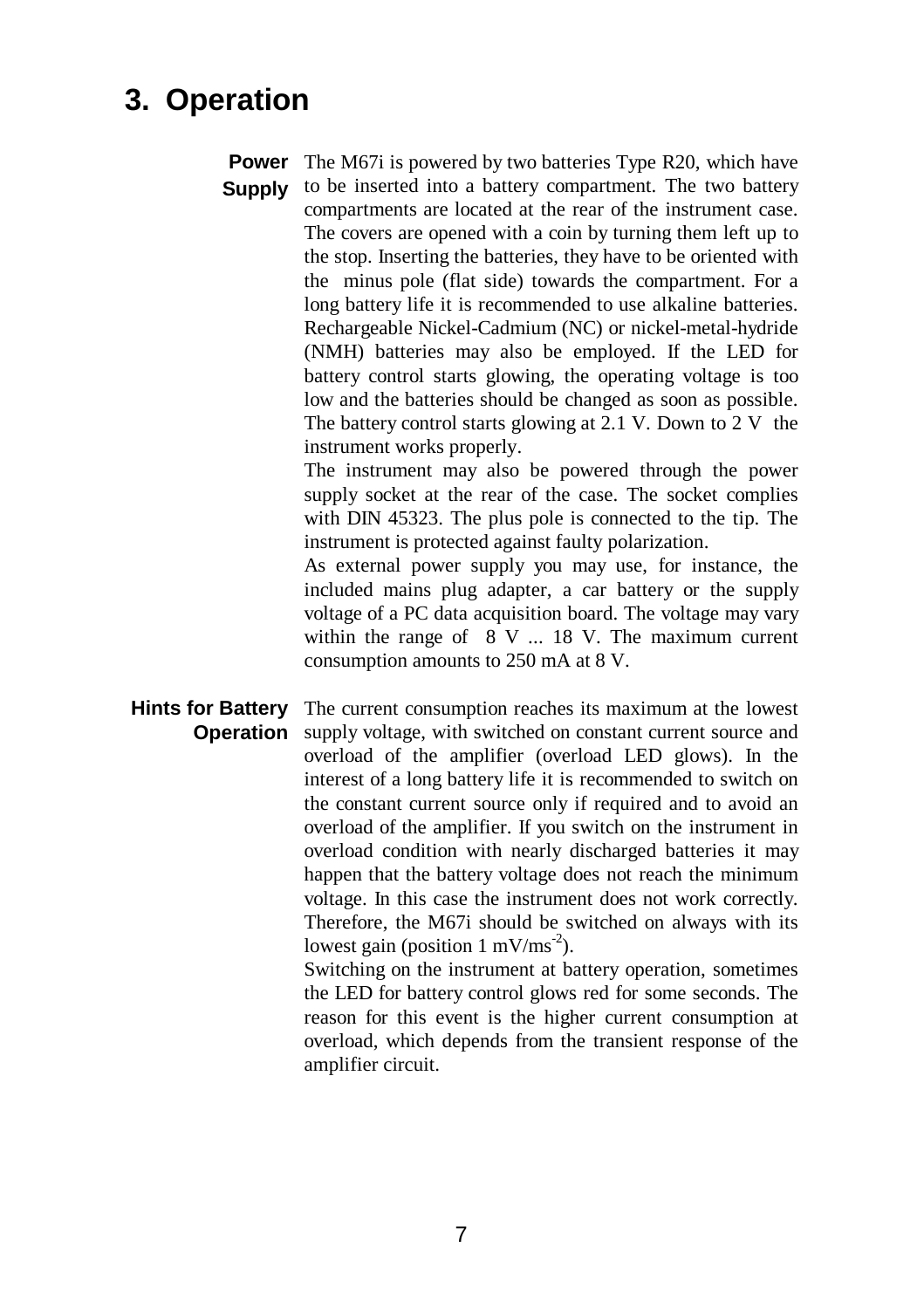- **Inputs** The toggle switch for the inputs switches on the charge input (O) or the voltage /  $ICP^{\otimes}$  input (U). The inputs cannot be operated simultaneously. Both inputs are single-ended (connected with ground o the supply voltage).
- Charge (Q) In position "Q" the charge input is activated. This input may be used for connection of capacitive sources. The advantage of charge measurement is the low influence of cable capacitance and insulation resistance to the measuring result. Transducers with charge output, however, should be operated only with special low-noise cable. Ordinary coaxial cable causes at mechanical tension or bending, by reason of the triboelectrical effect, considerable influence to the accuracy of the measurement. In general, the length of the cable to this input should not exceed 10 m.
- Voltage (U) In position "U" the voltage input is activated. This input is well suited for connection of ICP<sup>®</sup> compatible transducers with integrated impedance converter and low output impedance. The advantage of these transducers is their low sensitivity against interference caused by the measuring cable. The length of ordinary measuring cable to this input may be more than some hundred meters.

The toggle switch with the constant current symbol  $\mathbb{O}$ connects a current source of 4.5 mA to this input for supplying the  $ICP^{\otimes}$  electronics of the transducer. The  $ICP^{\otimes}$ supply LED glows yellow as soon as the constant current flows correctly through the sensor. If this is not the case a broken cable, bad contact at the connector or a defect of the transducer may be the reason. The dimensioning of the sensor supply allows the connection of all customary ICP<sup>®</sup> compatible sensors.

With the constant current source switched off, the M67i may be used as amplifier for AC voltage signals from other sources.

For protection of the constant current source, when switched on, the peak value of the voltage input is limited to 22 V. Higher voltages will be cut off.

The two inputs are protected against overvoltage pulses up to 500 V, which may occur, for instance, at shock load of the piezoelectric transducer.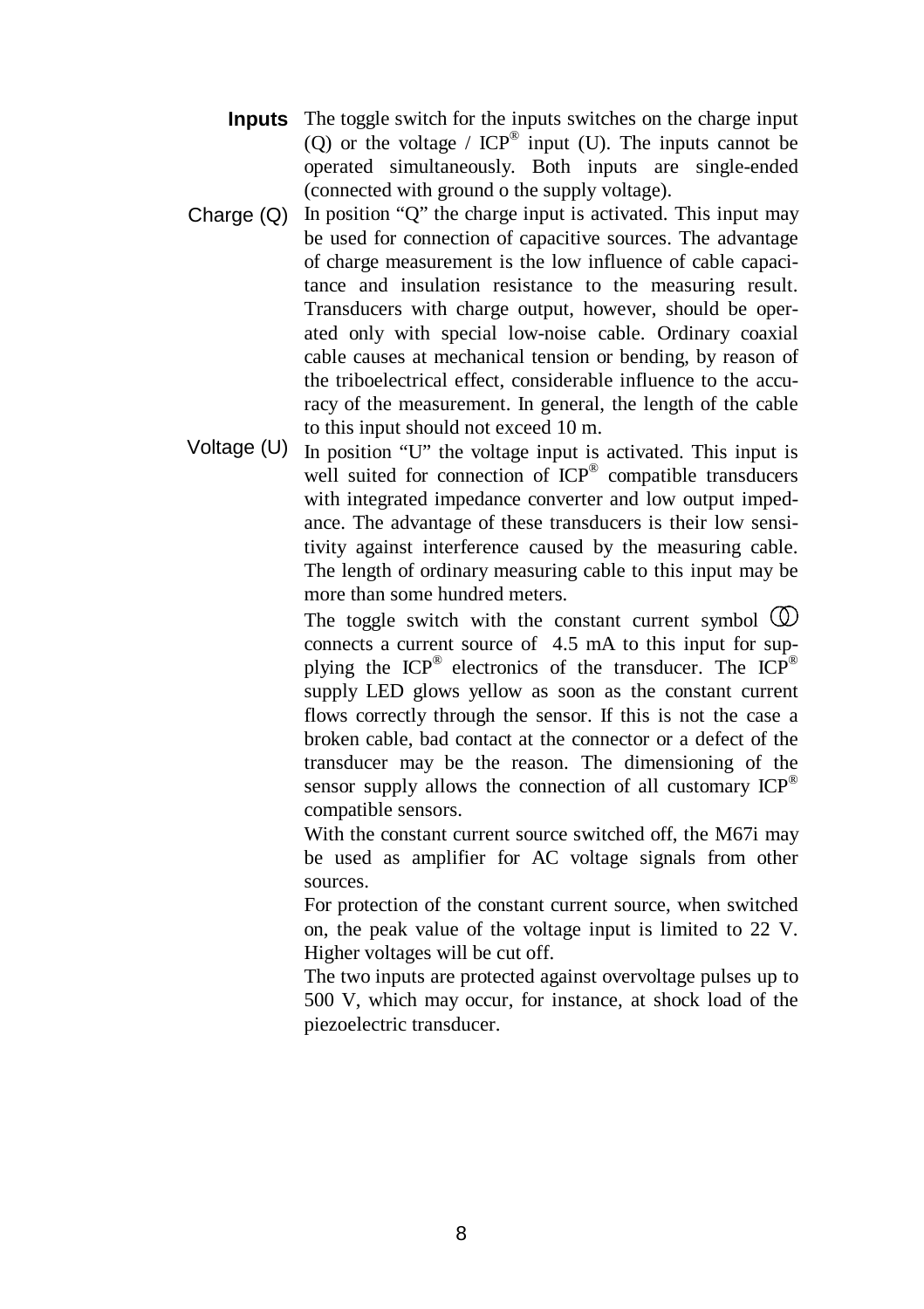Gain The output voltage of the M67i is scaled by adjustment of its gain in units of acceleration or velocity, depending on the used output. Therefore, you can read the mechanical value directly from the output voltage, without any conversion via electrical terms. So you may adjust the output voltage, for instance, to:

 $,1 \text{ mV corresponds to } 1 \text{ m/s}^{2\cdot\cdot\cdot}$ 

 $1$  V corresponds to 1 mm/s".

**Transducer** For this purpose in the first step the sensitivity of the used **Sensitivity** sensor needs to be adjusted by means of the toggle switch for the sensitivity range and the three digit thumb wheel switch. Accelerometers with charge output will be adjusted in  $pC/ms<sup>-2</sup>$ , ICP<sup>®</sup> compatible transducers in  $mV/ms<sup>-2</sup>$ . The instrument has two ranges of transducer sensitivity. In the left position of the toggle switch " $1 - 10$ " transducer sensitivity can be set by the thumb wheel switch in the range of 1.00 to 9.99 pC/ms<sup>-2</sup> (or mV/ms<sup>-2</sup>). For accelerometers with higher sensitivity (more than 10 pC/ms<sup>-2</sup> or 10 mV/ms<sup>-2</sup>) the toggle switch has to be positioned to "10 - 100". Now the adjustment range of the thumb wheel switch reaches from 10.0 to 99.9 pC/ms<sup>-2</sup> (or mV/ms<sup>-2</sup>), i.e. one decade higher.

This adjustment has to be carried out only once after connecting the sensor.

**Measuring** rotary switch "RANGE". The right half of the scale of this **Range** switch is divided in units of acceleration (mV/ms<sup>-2</sup>) for the The measuring range can be changed in decade steps by the voltage at the non-integrating output. The left half of the scale shows the measuring ranges of velocity  $(mV/mms^{-1})$  for the integrating output. Both values may be measured simultaneously.

Transducer sensitivities outside the range of 1 to 100 pC/ $ms$  $2$  (or mV/ms<sup>-2</sup>) can be balanced by the help of the measuring range. In case the sensitivity is too high, you have to set a tenth of its value at the toggle switch and the thumb wheel switch and multiply the measuring range by ten.

#### **Transducers with Very High or Very Low Sensitivity**

Example:

The Accelerometer model KB12V of Metra has a sensitivity of 300 mV/  $\text{ms}^2$ . The toggle switch has to be put into the position "10 - 100" and the thumb wheel switch has to be set to

"3-0-0". The corrected measuring ranges are now: 10 mV/  $\text{ms}^2$  in position "1 mV/  $\text{ms}^2$ " 100 mV/  $\text{ms}^2$  in position "10 mV/ $ms^{-2}$ " etc.

The inverse procedure has to be carried out when using sensors with a sensitivity lower than  $1 \text{ pC/ms}^{-2}$  or  $1 \text{ mV/ms}^{-1}$  $2$ . The ten times enlarged sensitivity value has to be adjusted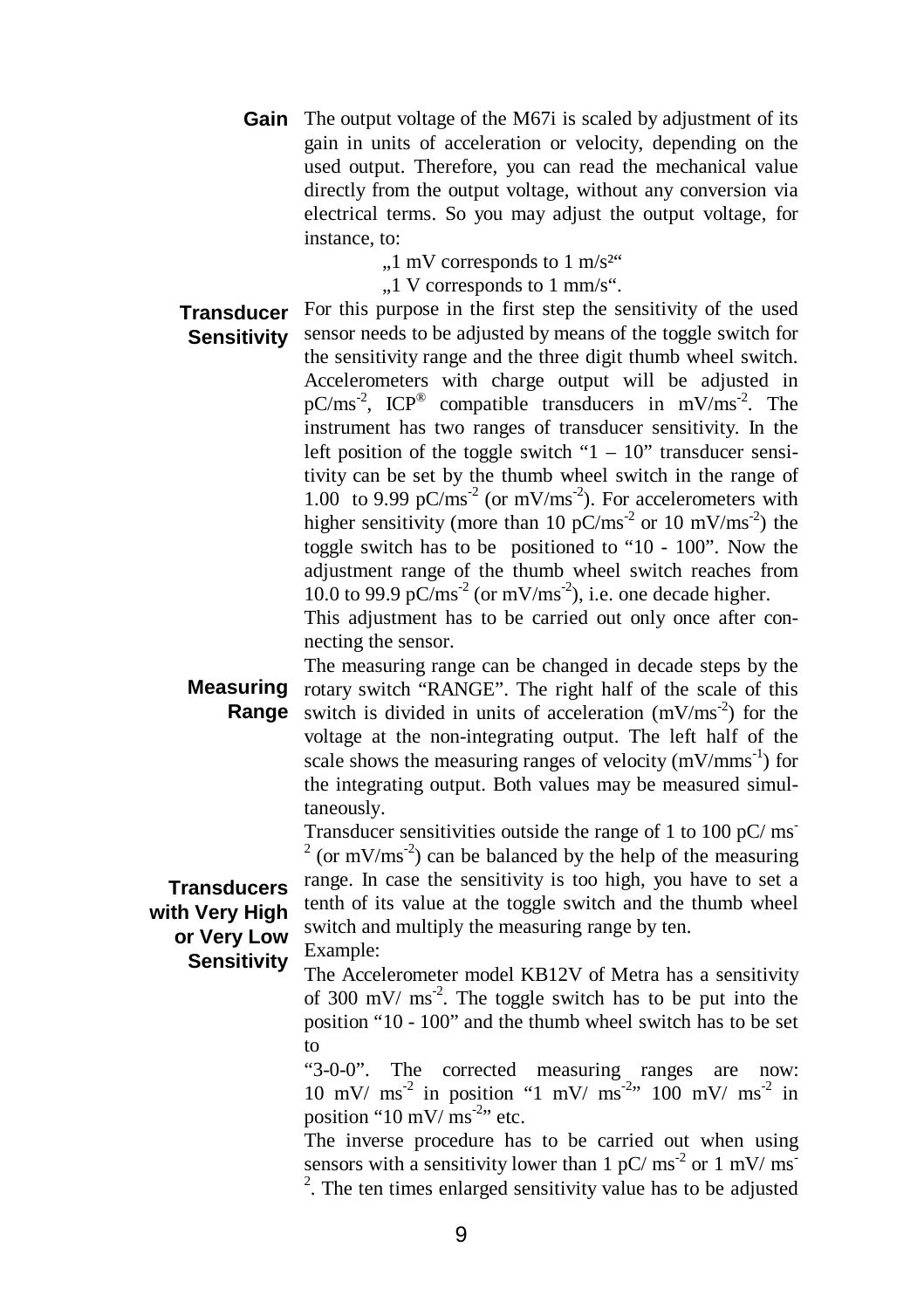with the two switches and the measuring range has to be divided by ten.

**Other Units and cal** Besides the vibration measurement in units of acceleration  $(ms<sup>-2</sup>)$  and velocity  $(mms<sup>-1</sup>)$ , like printed on the range scale, the M67i allows to measure vibration in other units or to determine other physical quantities, too, so, for instance, acceleration in g, pressure in bar or force in Newton.

- Units For this purpose you have to set the sensitivity by the toggle switch and the thumb wheel switch in the same order of digits, like it is given in the data sheet of the manufacturer. An ICP<sup>®</sup>-compatible accelerometer, calibrated in g, for instance, has to be set in mV/g, a pressure transducer with charge output in  $pC/bar$  or a force sensor with  $ICP^{\otimes}$ compatible output in mV/N. In the same way you have to deal with the measuring range. The units of the scale are now read in mv/g, mV/bar or mV/N.
- **Integrator** The M67i has a built-in integrator. It may be used to measure velocity (v) from a signal proportional to acceleration (a). The relation between the integrated  $(u<sub>v</sub>)$  and the nonintegrated output voltage  $(u_a)$  can be described as follows:

$$
u_{v}(t) = \int u_{a}(t)dt
$$

For a sinusoidal voltage

$$
u_a(t) = U_a \sin 2\pi f t
$$

results after integration

$$
u_{v}(t) = \frac{U_{a}}{2\pi f} \cos 2\pi f t.
$$

This shows, that the integrated output voltage  $u_a$  is inversely proportional to the frequency. Therefore, the level of the voltage at the integrating output decreases by 20 dB per frequency decade.

The diagram in Figure 2 shows the characteristic of the integrator. The lower limiting frequency of the integrating output is set to 3 Hz.

Figure 2: Amplitude response of the integrator

**Other Mechani-**

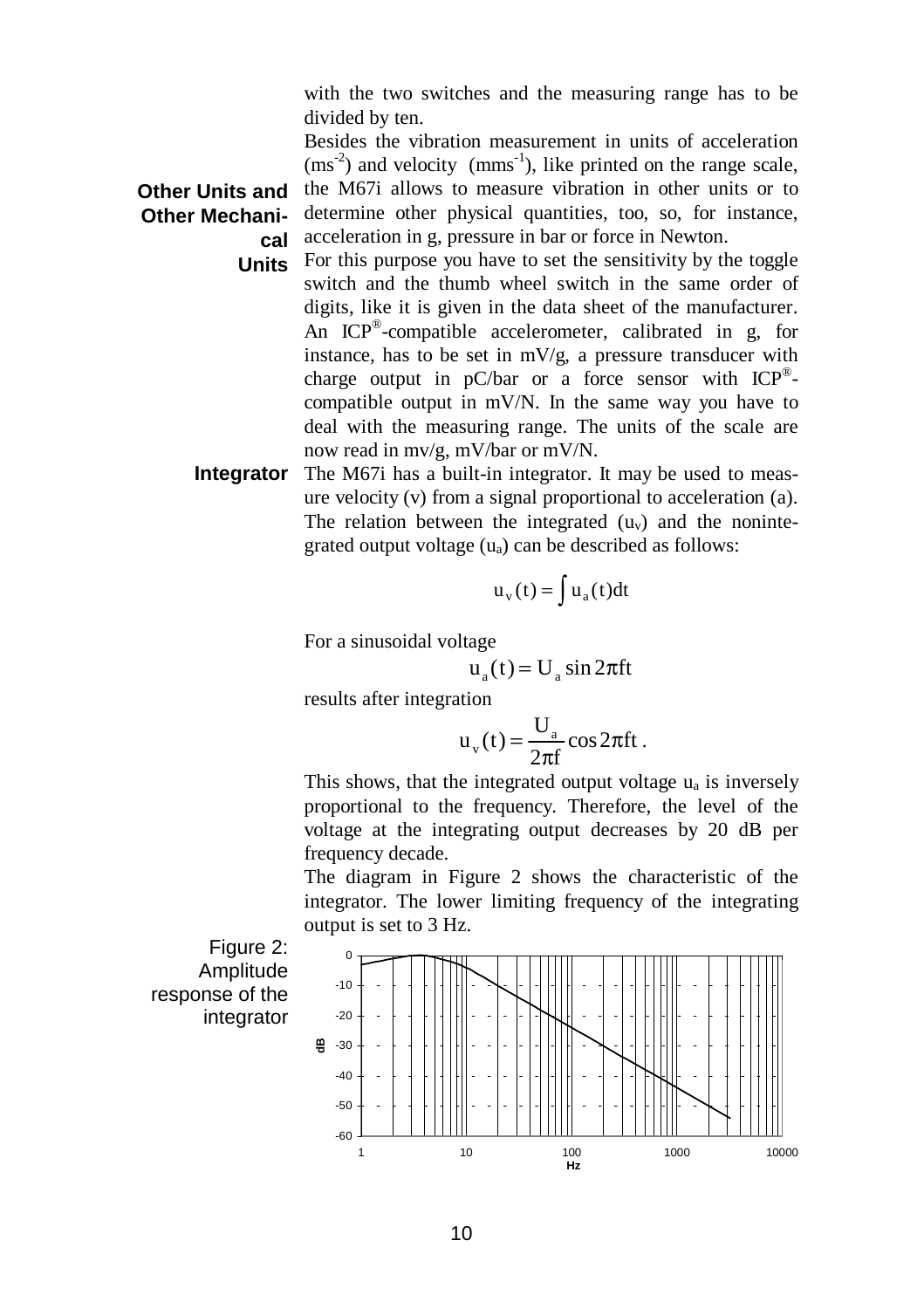#### **Testing the** The M67i is designed for measurement of velocity in units of **Outputs** mms<sup>-1</sup> and acceleration in ms<sup>-2</sup>. At a frequency of 159.2 Hz

the term  $2\pi f$  becomes 1000 Hz. Supplying a sinusoidal signal of this frequency into the input, both outputs will deliver the same output voltage (resulting from the divider of 1000 between the units m and mm). This offers a simple possibility to test the output voltage by the help of a Vibration Calibrator of Metra´s VC1x series. They generate a calibration frequency of 159.2 Hz at a vibration level of 10  $\text{ms}^2$  and 10 mms<sup>-1</sup>. This way you can calibrate the entire measuring chain from the pick-up to the following measuring equipment.

**Dynamic Range** The full dynamic range of the output is guaranteed, independent of the adjusted transducer sensitivity. The maximum peak value of the output voltage amounts to  $\hat{u}_{\text{smav}} \geq 7.5 \text{ V}.$ 

> The dynamic range of the integrating output, however, is limited. As you learn from Figure 2, the integration demands a high dynamic of the signal. At 1000 Hz the level at the integrating output amounts only to 1/100 of the value at 10 Hz. Because of the limited dynamic range of the preceding circuits of the integrator, the full dynamic range of this output can be guaranteed only within a limited frequency range. The integrator is rated to reach the maximum modulation of  $\hat{u}_{\text{amax}} \ge 7.5$  V at frequencies up to 200 Hz. From this point the maximum modulation decreases proportional to the increasing frequency. At 2 kHz the maximum undistorted output level amounts to  $\hat{u}_{\text{amax}} \geq 0.75$  V (Figure 3).

Figure 3: Dynamic range of the integrator output depending on frequency



### **Overload Indicators**

To avoid distortion of the output signal due to overload, the M67i has an overload indication for each of the outputs. The overload indication responds to positive as well as to negative amplitudes of the signal. The LED starts glowing at a peak output voltage of  $> \pm 6$  V. From this point you still have a reserve up to the limiting value of  $\pm$  7.5 V.

Using the non-integrating output (a), the overload indicator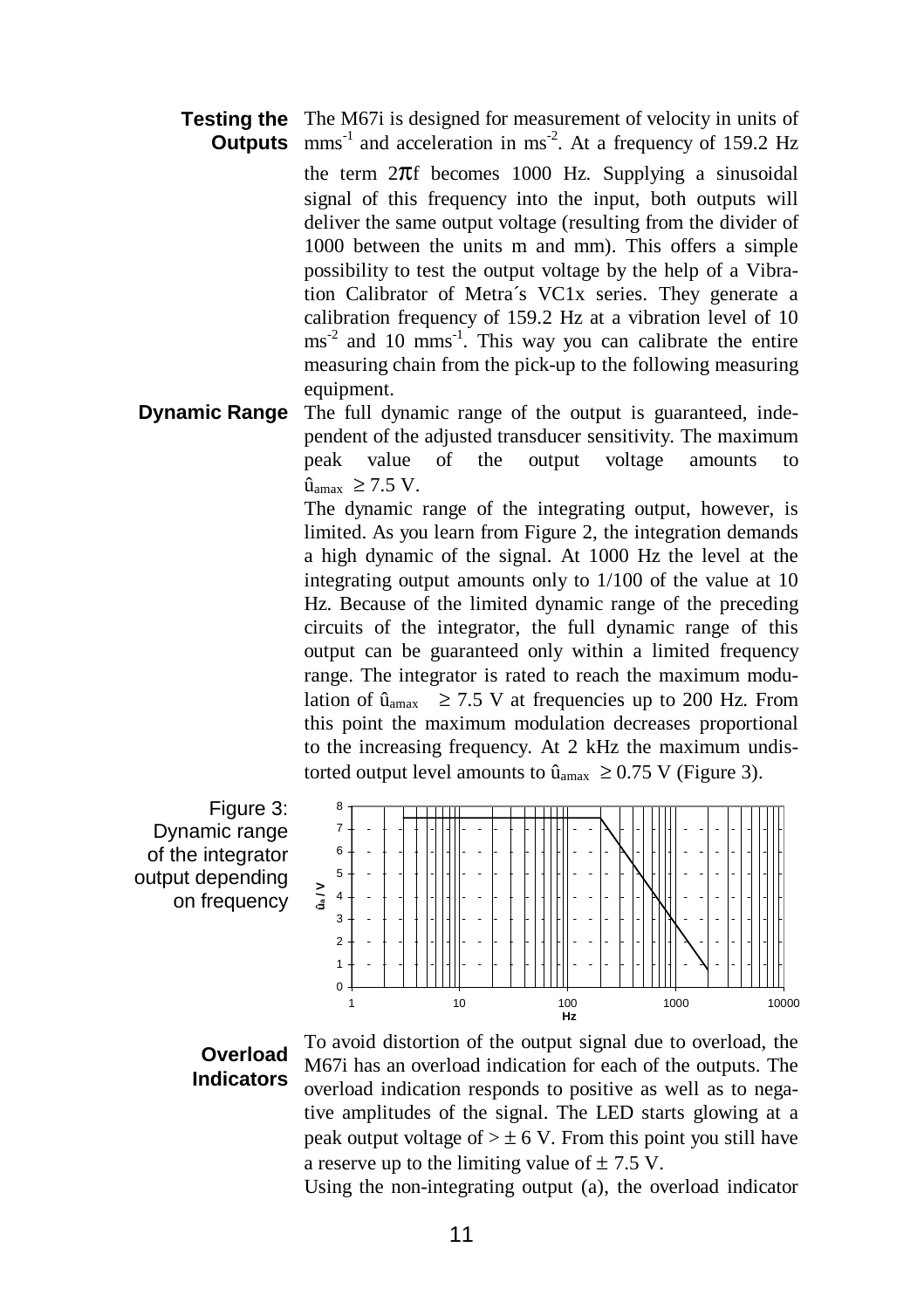Output a "a" is relevant, only. A signal of the LED "Overload v", which may appear at low frequencies, has no influence to the non-integrating output.

Using the integrating output (v), you have to pay attention to

Output v both overload indicator LEDs, however. At frequencies lower than 200 Hz at first the integrating output will overload, that means, the overload indication of this output ("Overload v") is glowing first. At frequencies higher than 200 Hz the stage preceding the integrator overloads first, as explained above (Figure 3). Therefore, the LED "Overload a" will glow first.

Filters The M67i provides high pass and low pass filters with variable limiting frequencies. Figure 4 shows the frequency characteristic of the different filters.



Low Pass Filter  $\frac{1}{2}$  The lowpass filter is set by the rotary switch "LOW PASS". The following limiting frequencies may be set:

| $100$ Hz $(-3$ dB) or                       | 50 Hz (-10 %)     |
|---------------------------------------------|-------------------|
| $1000$ Hz $(-3$ dB) or                      | $800$ Hz $(-10%)$ |
| $3000$ Hz $(-3$ dB) or                      | 2400 Hz (-10 %)   |
| $10000$ Hz $(-3$ dB) or                     | 8000 Hz (-10 %)   |
| 20 000 Hz $(-3$ dB) or $16000$ Hz $(-10\%)$ |                   |
| 50 000 Hz (-3 dB) or 25 000 Hz (-10 %).     |                   |

By means of the different scales of the limiting frequencies with  $-3$  dB and  $-10$  % tolerances, you have the choice of two tolerance classes.

The 100 Hz-low pass is a two-pole filter with an attenuation of about –25 dB per frequency decade. The low pass filters of 1000 Hz, 3000 Hz, 10 kHz and 20 kHz are four-pole filters with an attenuation of about -50 dB / decade. In position 50 kHz the amplifier works with its full bandwidth. Typical applications of the low pass filters are:

• Low pass 1000 Hz: Measurement of velocity on rotating machinery to VDI 2056 / ISO 10816.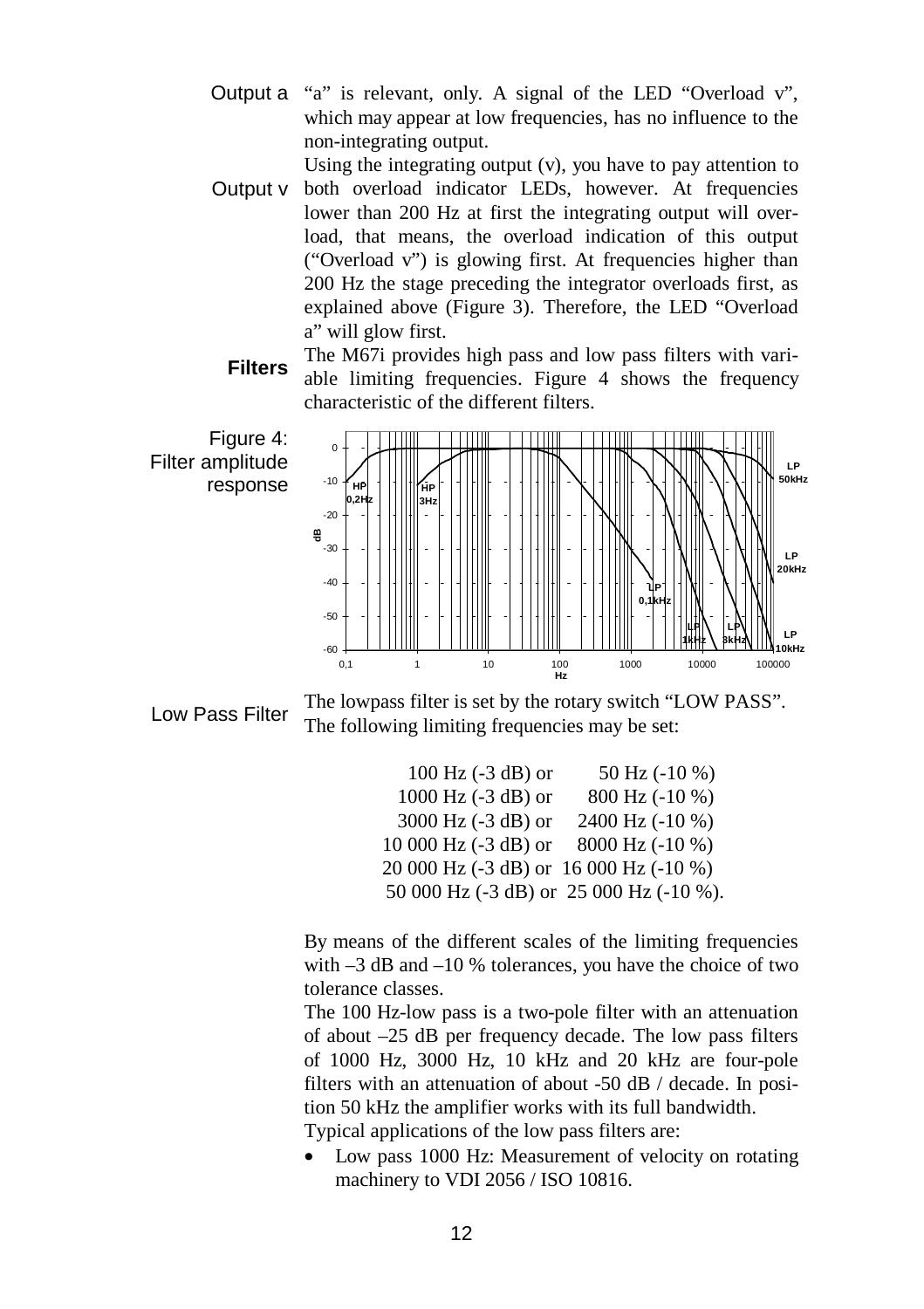- Low pass 100 Hz: Measurement of vibration exposure to the human body and vibration measurement on buildings to DIN 45699, ISO 4150, ISO 5349, ISO 8041.
- Anti-aliasing filtering for data acquisition systems.

High Pass Filter The high pass filter has two switchable lower limiting fre-<br>High Pass Filter is a contracted by High development of the CM did the filter of the CM did to the CM did the contracted by the contracted by the quencies of 0.2 Hz and 3 Hz. With the help of the 3 Hz high pass you may filter out low frequency disturbances from the measuring signal. Such disturbances may occur, for instance, by the influence of temperature variations to piezoelectric accelerometers, working on compression principle. In position 0.2 Hz the amplifier uses its full bandwidth. The 3 Hz high pass is a two-pole filter with an attenuation of about 25 dB per frequency decade.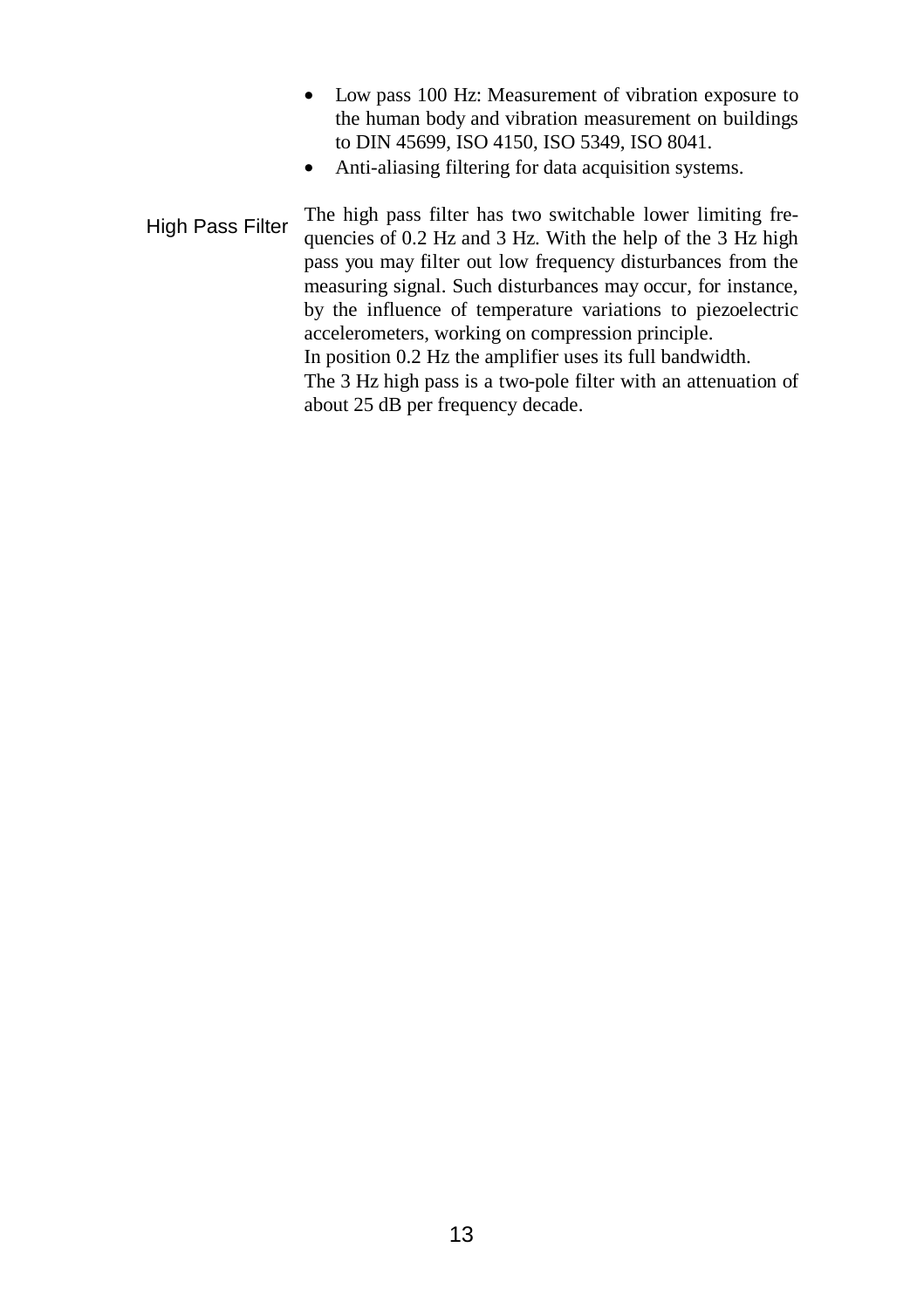# **4. Technical Data**

| <b>Charge input</b>                                                           | socket UNF 10-32                                                                                                                                                                                                                                             |
|-------------------------------------------------------------------------------|--------------------------------------------------------------------------------------------------------------------------------------------------------------------------------------------------------------------------------------------------------------|
| <b>Voltage input</b>                                                          | $R_i > 10 M\Omega$ with switchable ICP constant current<br>source, BNC socket                                                                                                                                                                                |
| <b>Constant current supply for</b><br>ICP <sup>®</sup> compatible transducers | constant current 3.8  5.6 mA<br>compliance voltage $> 17$ V                                                                                                                                                                                                  |
| Overvoltage protection of in-<br>puts                                         | >500V, voltage input cuts off for signals<br>$>22$ V                                                                                                                                                                                                         |
| <b>Measuring ranges</b><br>Vibration acceleration<br>Vibration velocity       | $1/10/100/1000$ mV/ms <sup>-2</sup> $\pm$ 2%<br>$1/10/100/1000$ mV/mms <sup>-1</sup> $\pm$ 2%                                                                                                                                                                |
| <b>Transducer sensitivity adjustment</b>                                      | 1.00 to 9.99 and 10.0  99.9,<br>3 digits, decimal                                                                                                                                                                                                            |
| <b>Outputs</b>                                                                | non-integrating and integrating<br>$\hat{u}_{out} \ge \pm 7.5 \text{ V}$ , $R_{out} = 50 \Omega$ , 2 BNC sockets                                                                                                                                             |
| <b>Overload</b> indicators                                                    | LEDs for non-integrating and integrating<br>output, threshold voltage $U_{\text{OVL}} \geq \pm 6$ V                                                                                                                                                          |
| Frequency range, unfiltered                                                   | $0.2$ 50 000 Hz $(-3$ dB)<br>at non-integrating output                                                                                                                                                                                                       |
| <b>High pass filter</b>                                                       | $3 Hz (-3 dB)$                                                                                                                                                                                                                                               |
| Low pass filters                                                              | 100 Hz (-3 dB) / 50 Hz (-10 %)<br>1000 Hz (-3 dB) / 800 Hz (-10 %)<br>3000 Hz (-3 dB) / 2400 Hz (-10 %)<br>10 000 Hz (-3 dB) / 8000 Hz (-10 %)<br>20 000 Hz (-3 dB) / 16 000 Hz (-10 %)<br>50 000 Hz (-3 dB) / 25 000 Hz (-10 %)                             |
| <b>Accuracy of filter frequencies</b>                                         | $\pm$ 10 % from nominal value                                                                                                                                                                                                                                |
| <b>Intrinsic noise</b><br>Charge input<br>Voltage input                       | $< 8$ fC $_{\rm rms}$<br>with 1 nF at input, low pass 20kHz,<br>range 1000 mV/ms <sup>-2</sup> , sensitivity 1.00<br>$< 8 \mu V_{eff}$<br>with ICP® compatible transducer at input,<br>low pass 20kHz, range $1000 \text{ mV/ms}^{-2}$ ,<br>sensitivity 1.00 |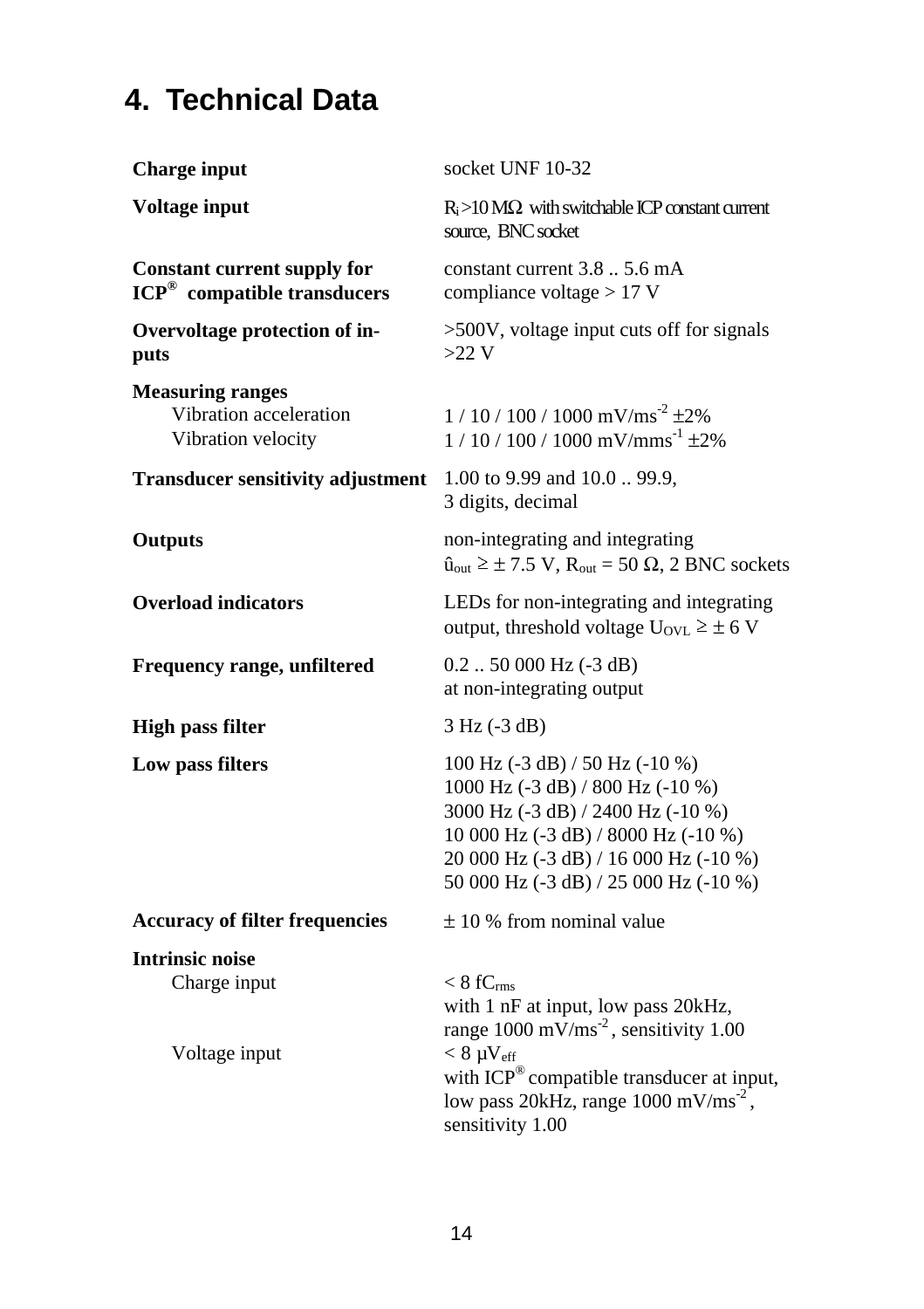| <b>Battery supply</b>        | 2 R20 batteries (size D / Mono / UM1)<br>life time: $> 60$ h with Alkaline batteries |
|------------------------------|--------------------------------------------------------------------------------------|
| <b>Battery indicator</b>     | LED, threshold voltage: 2.1 V                                                        |
| <b>External power supply</b> | DC 8 $\ldots$ 18V, <250 mA, DIN 45323 power<br>supply jack, plus pole on tip         |
| <b>Dimensions</b>            | $185 \times 105 \times 75 \text{ mm}^3$                                              |

## **Limited Warranty**

Metra warrants during a period of **12 months**

that its products will be free from defects in material or workmanship and shall conform to the specifications current at the time of shipment.

The warranty period starts with the date of purchase. Customer has to provide the dated bill of sale as evidence. The warranty period ends after 12 months.

Repairs do not extend the warranty period.

This limited warranty covers only defects which arise as a result from normal use according to the instruction manual.

Metra's responsibility under this warranty does not apply to any improper or inadequate maintenance or modification and operation outside the product's specifications.

> Shipment to Metra has to be paid by the customer. The repaired or replaced product will be sent back at Metra's expense.